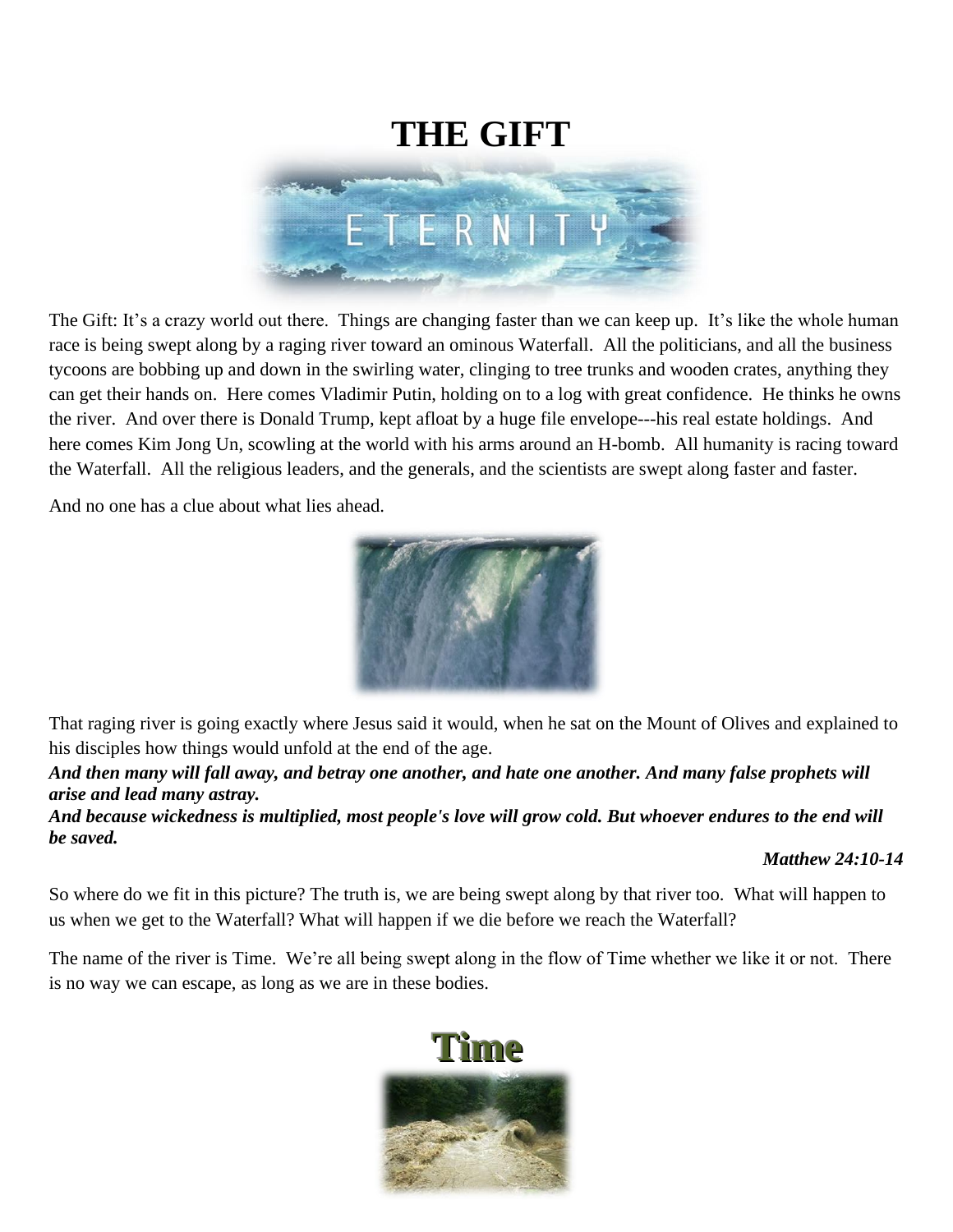Now if we take a closer look at the river, we discover that not everybody is as helpless as Vladimir Putin or Donald Trump or Kim Jong Un.

There are people moving along with the current who aren't clinging to anything to hold them up. They seem to be floating along with ease. These people seem to know all about the Waterfall, and they're not afraid. But who are they? And what is it that keeps them afloat?

For all their earthly problems and troubles, these people are floating along with ease because they have Eternity inside them.

Eternity within them keeps them from sinking in the river of Time.

#### *My sheep hear my voice, and I know them, and they follow me; and I give them eternal life, and they shall never perish, and no one shall snatch them out of my hand.*

*John 10:27-28*

Eternal life. The people who are floating in the river without any visible support have eternal life inside them. They have God inside them in a way that all the others in the river do not. They know God in a way that all the others in the river do not. They have eternal life.

But what does it mean to say they have eternal life? Eternal life, what is it?

## **ETERNAL LIFE IS TO KNOW GOD**

Eternal life is simply being able to *know God*.

To truly know God.

*He gives eternal life to each one you have given him. And this is the way to have eternal life—to know you, the only true God, and Jesus Christ, the one you sent to earth. John 17:3*

If we know God, we have eternal life. If we know Jesus the Messiah, we have *eternity burning like a fire within us.*

## **ETERNAL LIFE IS TO HAVE GOD LIVING INSIDE YOU**

Eternal life is to have God *actually living* inside you… to the point where he *rules your life. "I am crucified with Christ. It is no longer I who live, but Christ who lives in me. And the life I now live in the flesh I live by the faith of the Son of God who loved me and gave himself for me."*

*Galatians 2*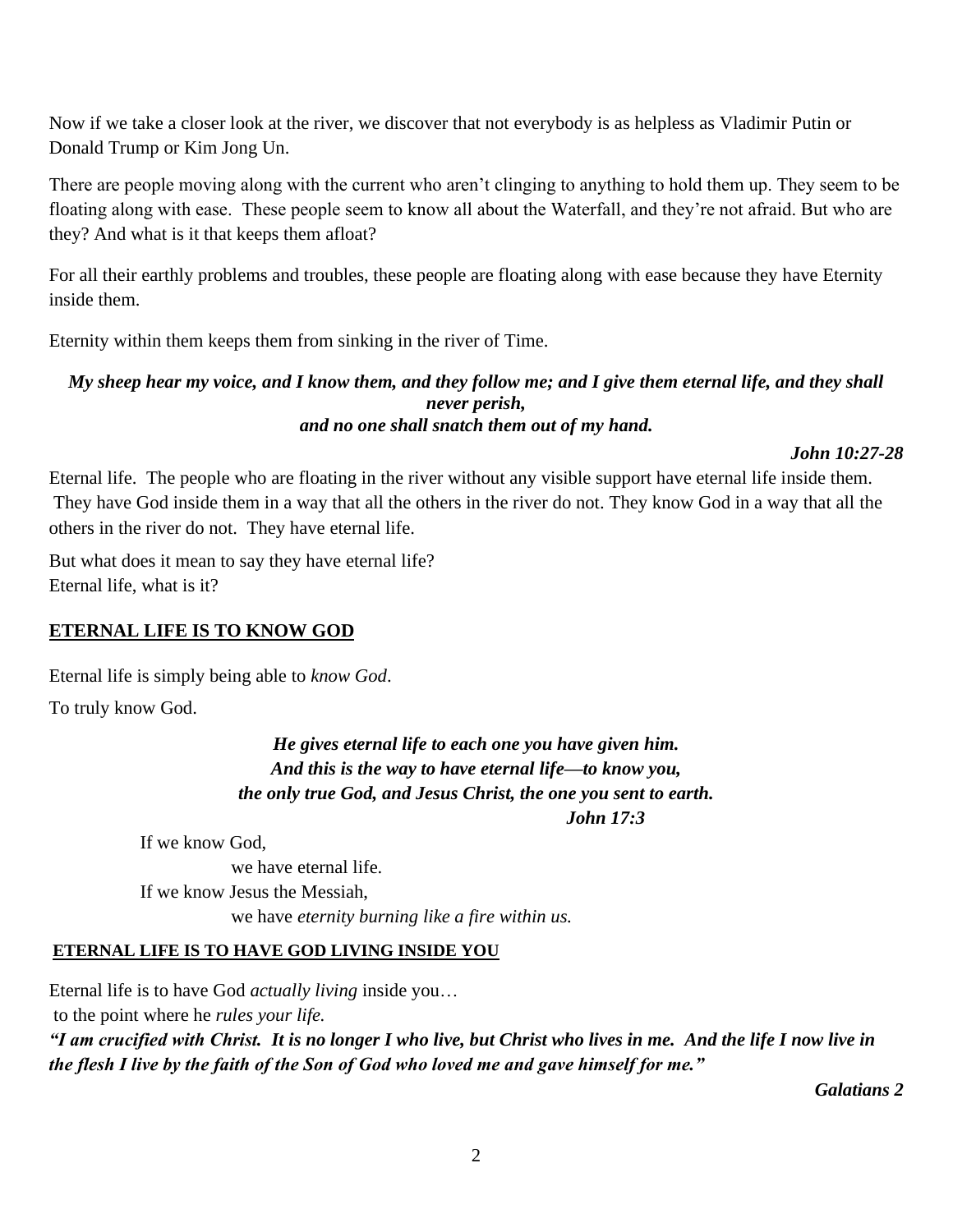*"Christ who lives in me"…* If Christ lives in you, God lives in you. The Spirit of God lives in you**.**

No wonder you don't sink in the river!

You have Christ in you, the hope of glory!

### **ETERNAL LIFE IS TO THINK WITH THE MIND OF CHRIST**

Eternal life is to think with the mind of Christ. To have his mind, which is the mind of *a servant.*

> *Have this mind among yourselves, which is yours in Christ Jesus, who, though he was in the form of God, did not count equality with God a thing to be grasped, but emptied himself, taking the form of a servant*. *Philippians 2*

> The mind of Christ is the mind of a servant. He didn't come to be served. He didn't come to be a big shot.

He came to serve his Father and you and me down to his last drop of blood.

When we think with his mind, we no longer wear that phony mask and exalt ourselves. We just roll up our sleeves and serve wherever God puts us.

## **ETERNAL LIFE IS DOING THE FATHER'S WILL**

And finally, eternal life is simply doing the Father's will. There are multitudes of people out there who are convinced they are among the elect. These people are certain that they possess eternal life. What a shock awaits them on the final day!

> *"Not everyone who says to me, 'Lord, Lord' shall enter the kingdom of heaven, but he/she who does the will of my Father who is in heaven." "On that day many will say to me,'Lord, Lord, did we not prophesy in your name, and cast out demons in your name, and do many mighty works in your name?'And then will I declare to them,'I never knew you; depart from me, you evildoers'"*

> > *Matthew 7*

To have eternal life is to do the Father's will.

And the Father's will is very simple.

It's love God with all our heart, soul, mind and strength, and our neighbor as ourselves.

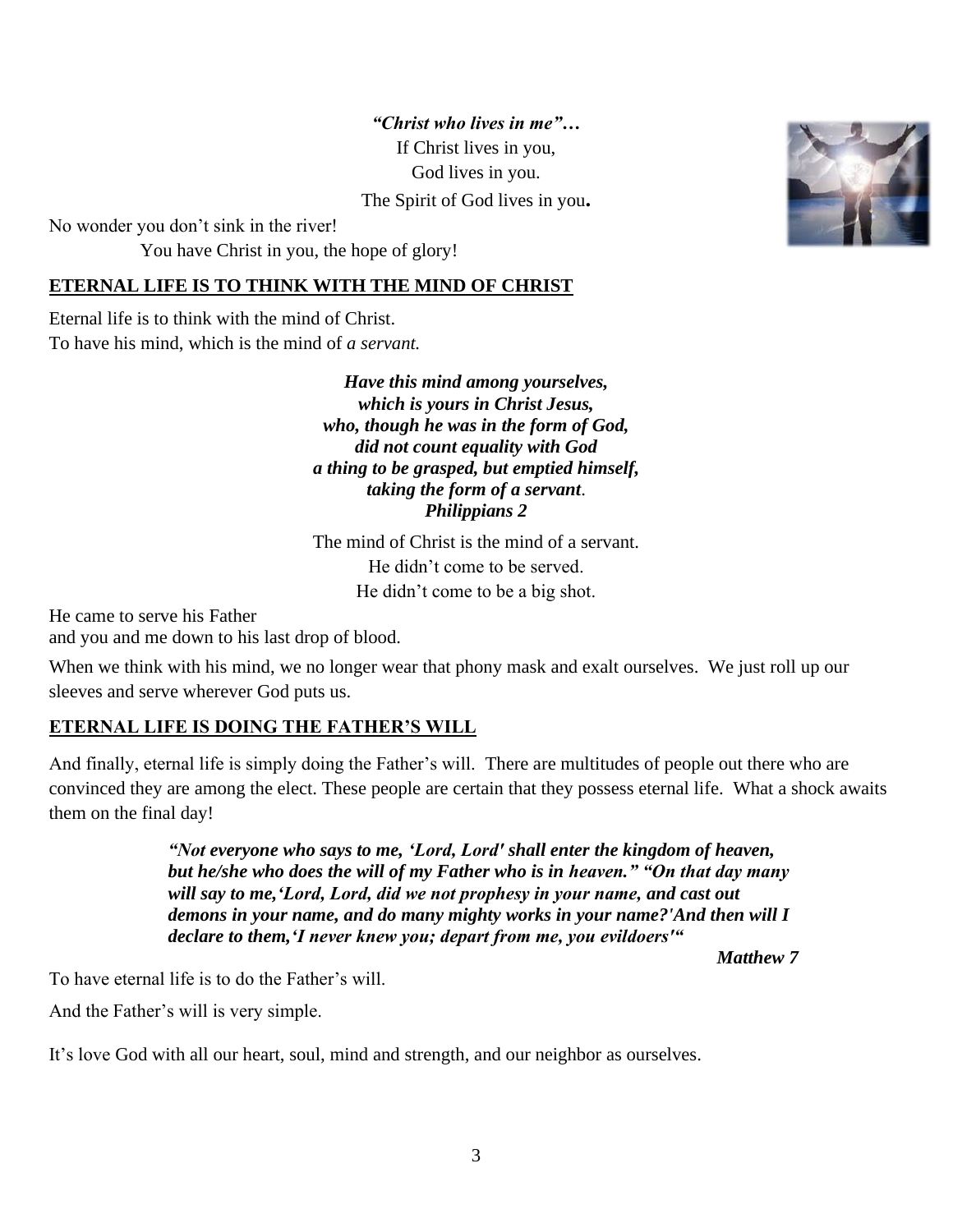All Jesus' teachings, all his parables show us how to do that. Jesus's very words give us the power to do the Father's will.

So the people floating along in the river without any visible support are kept afloat because they have eternal life inside them.

> **They know God. God lives inside them. They think with the mind of Christ, the mind of a servant. They do the Father's will.**

But how did these people get that way?

How did they get to know God, to have God living inside them?

It came to them as a gift. It comes to us as a gift. Anybody who wants it can have this gift.



Here is a Samaritan woman who has been married five times, and is presently living with a man who is not her husband. She comes to the village well to get water and sees this Jewish man sitting there all by himself.

> "Give me a drink," says the Jewish man. "Wait a minute!

How is that you, a Jew ask a drink of me, a woman of Samaria?" "If you knew the gift of God, and who it is who is asking you for a drink, you would ask him, and he would give you living water.""Now how are you going to do that? You don't have anything to draw water with. Are you greater than our father, Jacob, who drank from this well?"



*"Believe me, Woman, whoever drinks water from this well is going to get thirsty again. But whoever drinks the water that I give, will never thirst. The water that I give, will become a spring inside them, welling up to eternal life."*

"Sir, give me that water!" "Go call your husband and come back." "I don't have a husband." "True. You have had five husbands, and the man you're with now is not your husband." Married five times. Living with a guy who is not her husband.

Is this woman worthy to receive the gift of eternal life?

Her past doesn't bother Jesus.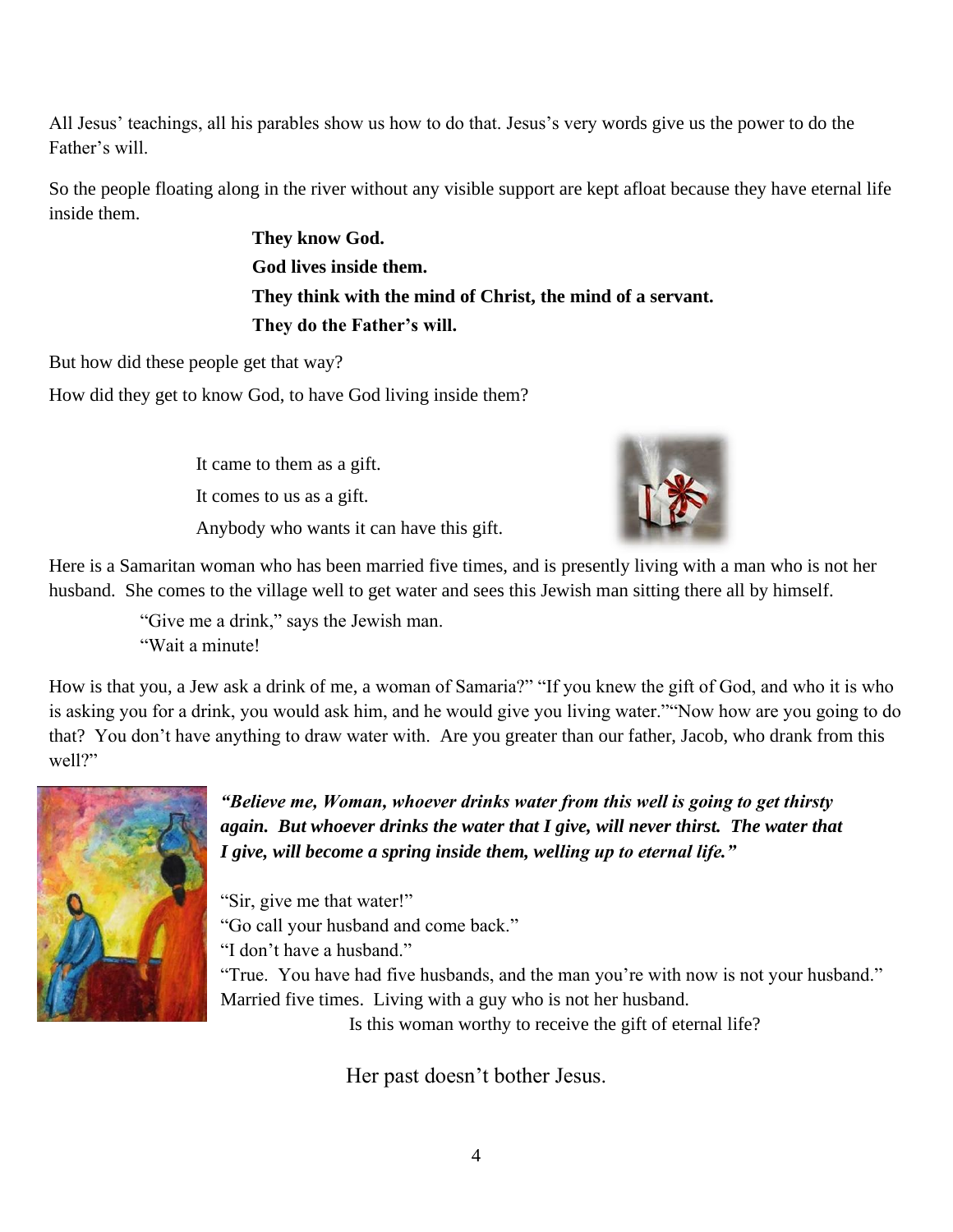By the time he's finished talking with her, this woman is floating down the river, filled with eternal life.

**She knows God. She has God living inside her. She's starting to think with the mind of Christ, the mind of a servant. She's starting to do the Father's will.**

So what did this woman do to get this gift?

All she did was *open her heart.*

# *"My sheep hear my voice, and I know them and they follow me, and I give them eternal life."*

### **"I give them eternal life…"**

It's a gift, for the woman, for you, for me.

The woman leaves her water jar at the well and hurries back to the village and says, "Come see a man who told me all I ever did! Can this be the Messiah?" The villagers, who always looked down on this woman because her life was a mess, are stunned. She's totally changed.

They can see it. They can hear it in her voice.

This woman didn't have to prove herself to get eternal life. She didn't have to wait till after she died to get eternal life.

She has it right now. She has received it as a gift.

Instead of turning their backs and walking away from her, like they always did, the villagers gather around the woman and follow her back to the well.

Pretty soon she has company floating down the river with her. They have God living inside them.

# *"My sheep hear my voice, and I know them and they follow me, and I give them eternal life."*

#### *To have God living within us, is a gift.*

All we have to do is receive it like that woman did.

We open our hearts and say, "Lord, give me that living water!"

And when God begins to fill the emptiness inside us with his mercy, all we have to do is live that mercy toward each other and toward all people. And now, from within, the Lord Jesus starts teaching us…

> how to forgive how to get over ourselves how to wash feet how to pray.